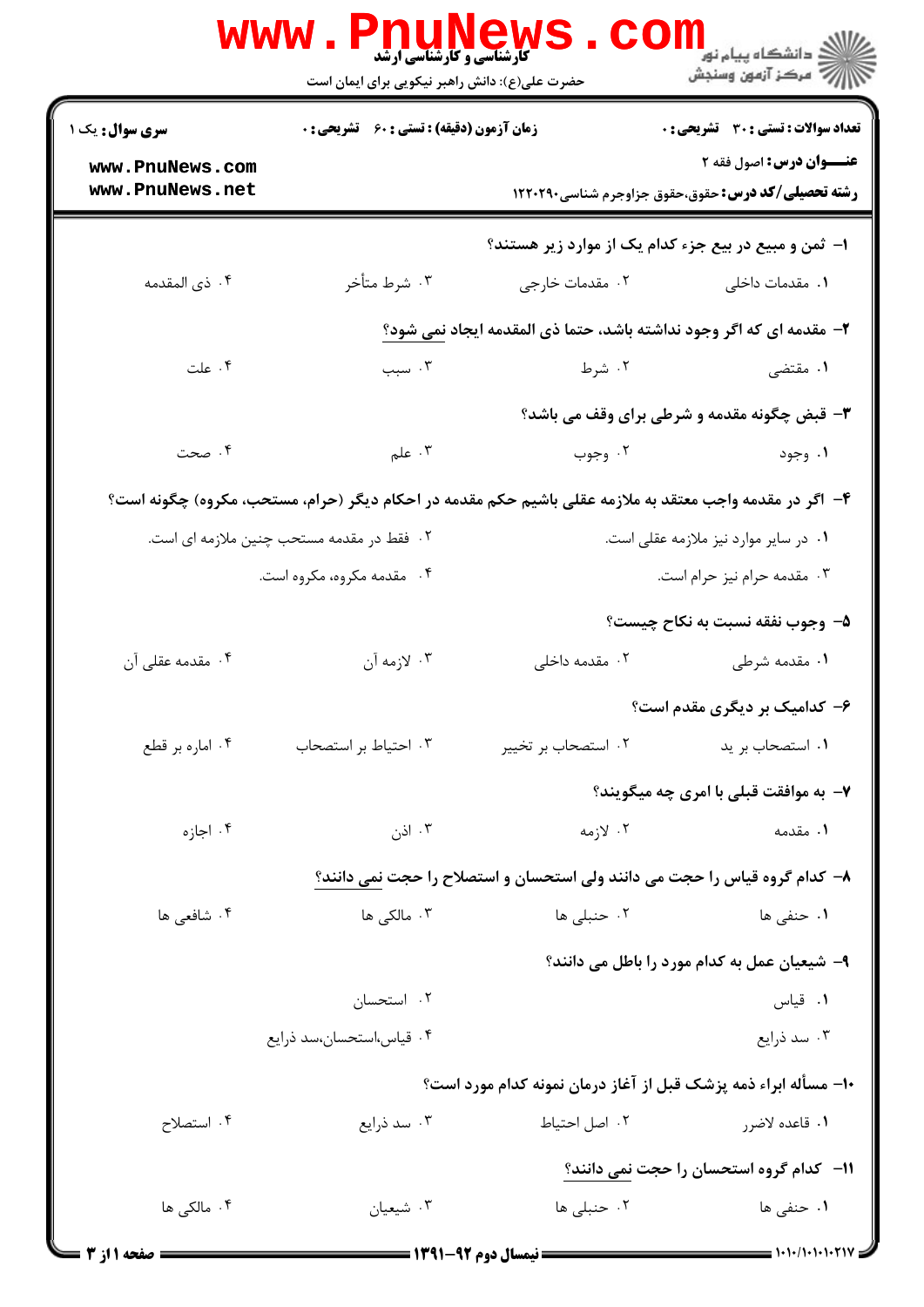| <b>سری سوال : ۱ یک</b>             | <b>زمان آزمون (دقیقه) : تستی : 60 ٪ تشریحی : 0</b>                                                         |               | تعداد سوالات : تستى : 30 ٪ تشريحي : 0                                                        |
|------------------------------------|------------------------------------------------------------------------------------------------------------|---------------|----------------------------------------------------------------------------------------------|
| www.PnuNews.com<br>www.PnuNews.net |                                                                                                            |               | <b>عنـــوان درس:</b> اصول فقه ۲<br><b>رشته تحصیلی/کد درس:</b> حقوق،حقوق جزاوجرم شناسی1۲۲۰۲۹۰ |
|                                    |                                                                                                            |               | <b>۱۲</b> - عدول از حکم قیاس به واسطه ضرورت چه نام دارد؟                                     |
| ۰۴ استحسان قیاسی                   | ۰۳ قاعده لاضرر                                                                                             | ۰۲ قیاس ضروری | ۰۱ استحسان ضرورت                                                                             |
|                                    |                                                                                                            |               | ۱۳- کار مباحی که وسیله انجام حرام قرار گیرد چه عنوانی دارد؟                                  |
| ۰۴ عرف خاص صنفی                    | ۰۳ معدّ                                                                                                    | ٢. احتياط     | ١. ذريعه                                                                                     |
|                                    |                                                                                                            |               | ١۴– (هو ما استقر في النفوس من جهه العقول  و تلقته الطباع السليمه) تعريف چيست؟                |
| ۰۴ عرف                             | ۰۳ قانون                                                                                                   | ٢. مصلحت      | ۰۱ بنا عقلا                                                                                  |
|                                    |                                                                                                            |               | ۱۵- عرف معمول و متعارف زمان پیامبر اسلام صلی الله علیه و آله را چه می گویند؟                 |
| ۰۴ استصناع                         | ۰۳ عرف خاص صنفی                                                                                            | ۰۲ عرف شارع   | ۰۱ عرف متشرعه                                                                                |
|                                    |                                                                                                            |               | ۱۶- کدام عرف حجت است؟                                                                        |
| ۰۴ مصرح                            | ۰۳ غالب                                                                                                    | ۰۲ لاحق       | ۰۱ سابق                                                                                      |
|                                    |                                                                                                            |               | N−  کدام یک ذاتاً حجت است؟                                                                   |
| ۰۴ شک                              | ۰۳ ظن و قطع                                                                                                | ۰۲ ظن         | ۰۱ قطع                                                                                       |
|                                    |                                                                                                            |               | <b>۱۸</b> – کدام یک مفید ظن است؟                                                             |
| ۰۴ يقين                            | ۰۳ علم                                                                                                     | ۰۲ نص قطعی    | ۰۱ ظاهر                                                                                      |
|                                    |                                                                                                            |               | <b>۱۹</b> - مبنای حجیت قول لغوی چیست؟                                                        |
| ۰۴ ایجاد ظن قوی                    | ۰۳ ایجاد یقین                                                                                              | ۰۲ شهادت      | ۰۱ کارشناسی                                                                                  |
|                                    |                                                                                                            |               | ٢٠– استصحاب چيست؟                                                                            |
| ۰۴ اصل لفظی                        | ۰۳ اصل عملی                                                                                                | ۰۲ دلیل       | ۰۱ اماره                                                                                     |
|                                    | 21- ماده ۱۲۷۵ قانون مدنی «هرکس مدعی حقی باشد باید آن را اثبات کند» از چه اصلی اقتباس شده  است؟             |               |                                                                                              |
| ۰۴ عدم                             | ۰۳ مثبت                                                                                                    | ۰۲ استصحاب    | ۰۱ احتیاط                                                                                    |
|                                    | ٢٢- ليواني پر از نوشيدني است و ترديد داريم داخل آن الكل است يا غيرالكل، در اينجا چه نوع شبهه اي وجود دارد؟ |               |                                                                                              |
| ۰۴ حکمی و مفهومی                   | ۰۳ مفهومی                                                                                                  | ۰۲ موضوعی     | <b>۱.</b> حکمی                                                                               |